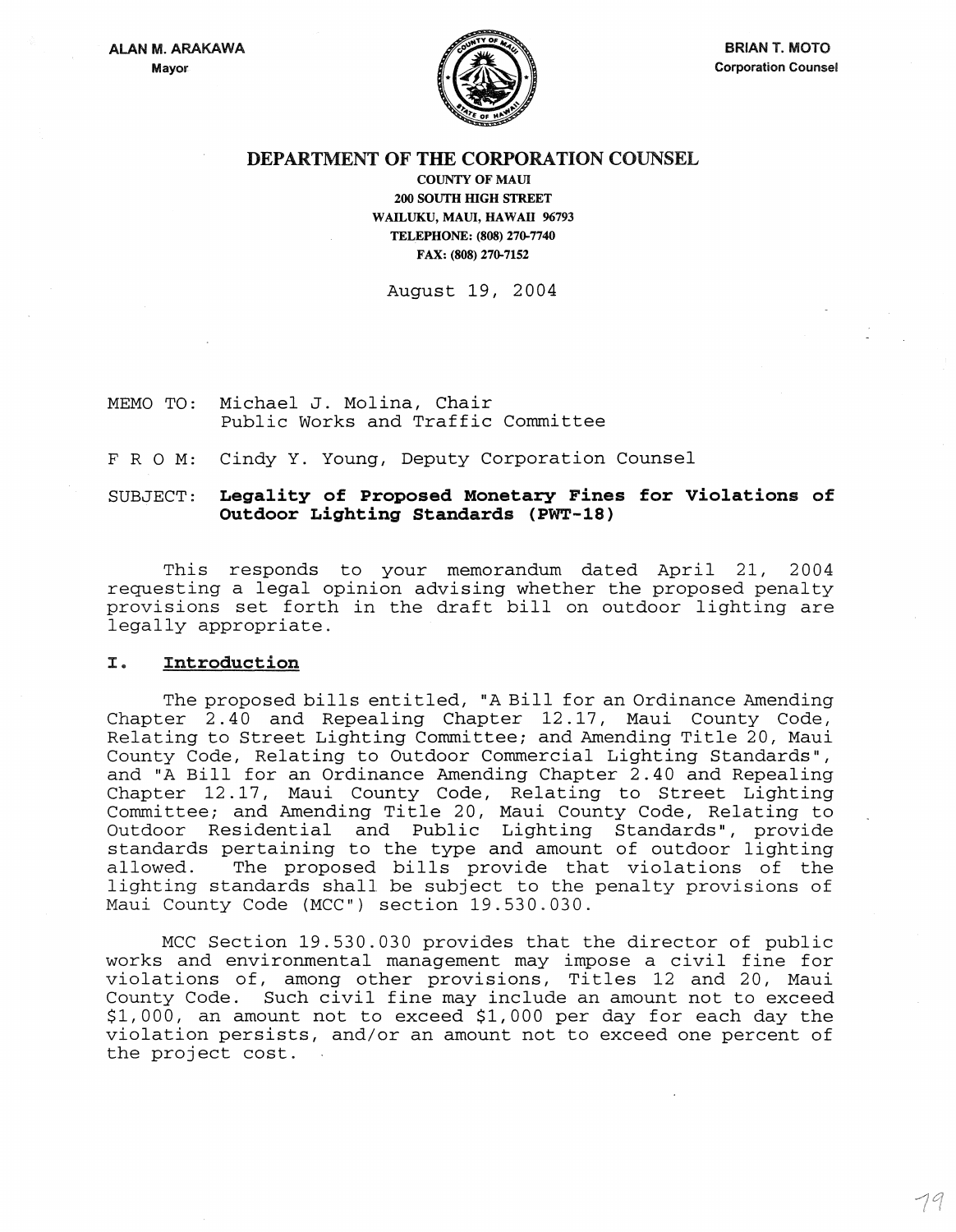Michael J. Molina, Chair Public Works and Traffic Committee August 19, 2004 Page 2

### II. Relevant Ordinances

Section 19.530.030, MCC, provides in relevant part:

In lieu of, or in addition to, enforcement by criminal prosecution, if the director of public works determines that any persons are violating any provision of titles 12, 14, 16, 18, 19, and 20 of this code, any rules adopted thereunder, or any permit issued thereto, the director may have the person served, by mail or personal delivery, with a notice of violation and order pursuant to this chapter and such administrative rules as the director may adopt.<br>A. Contents of th

Contents of the notice of violation. The notice shall include at least the following information:<br>1. Date of the notice:

1. Date of the notice;<br>2. The name and addres

2. The name and address of the person noticed;<br>3. The section number of the provision or rule.

The section number of the provision or rule, or the number of the permit which has been violated;<br>4. The nature of the violation: and

4. The nature of the violation; and<br>5. the location and time of the viol

5. the location and time of the violation.<br>B. Contents of the order.

B. Contents of the order.<br>1. The order may require t

The order may require the person to do any or all of the following:

a. Cease and desist from the violation;<br>b. Correct the violation at the person

Correct the violation at the person's own expense before a date specified in the order,

c. Pay a civil fine not to exceed \$1,000 in the manner, at the place, and before the date specified in the order, d. Pay a civil fine not to exceed \$1,000 per day for each day in which the violation persists, in the manner and at the time and place specified in the order, and e. Pay a civil fine not to exceed one percent of the Pay a civil fine not to exceed one percent of the project cost as provided in section 20.0S.260.E.2 of this code.

(Emphasis added.)

#### III. Discussion

A fine may not be unreasonable in relation to the proscribed offense. Whether a monetary penalty is unreasonable or excessive under the circumstances is dependent upon the character of the offense. McQuillin Mun. Corp., § 17:13 (3d ed.) ("What would be a reasonable penalty cannot from the nature of things admit of a general rule applicable to all cases, but must in every case be<br>determined by the nature of the offense intended to be determined by the nature of the offense intended prohibited.") .

MCC section 19.530.030 authorizes the director of public works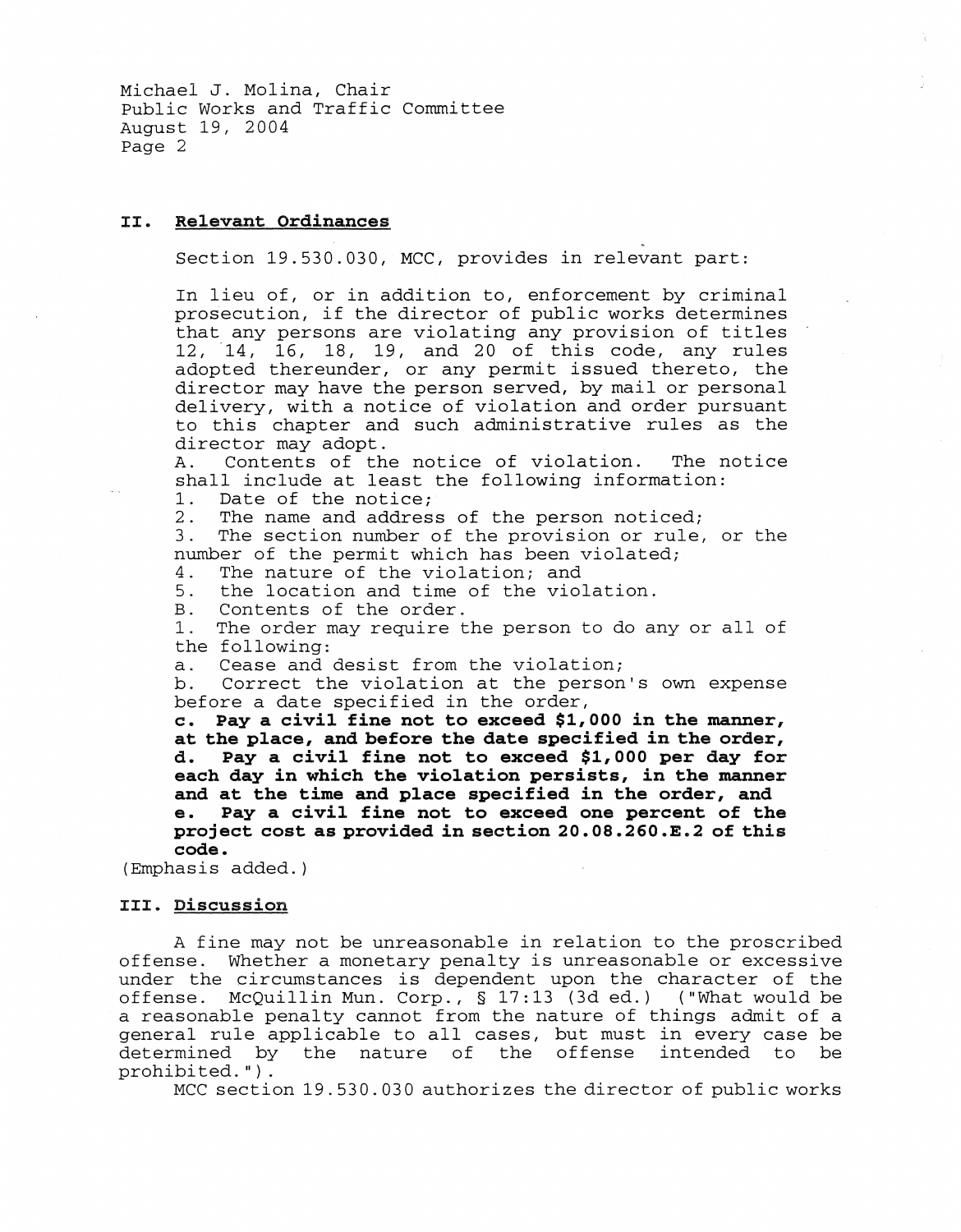Michael J. Molina, Chair Public Works and Traffic Committee August 19, 2004 Page 3

and environmental management to impose a fine in the maximum amount of \$1,000 per day for each day the violation persists, a fine in the maximum amount of \$1,000 pursuant to the order, and/or a fine not to exceed one percent of the project  $cost<sup>1</sup>$  Pursuant to MCC section 19.530.030, the director has the discretion to impose a lower civil fine amount. Typically, the director of public works and environmental management would not impose the maximum fine<br>unless the violation was particularly egregious. It is also unless the violation was particularly egregious. important to note that MCC section  $19.530.030$  is the penalty provision for violations of MCC chapters 12 (Streets, Sidewalks and Public Buildings), 14 (Public Services), 16 (Buildings and Construction), 19 (Zoning), and 20 (Environmental Protection).

Generally, a civil fine provided by ordinance will be upheld so long as it is not unreasonable in view of the nature of the offense, and courts may determine the reasonableness of a fine. McQuillin Mun. Corp., § 17:13 (3d ed.). Although there are no Hawaii cases directly addressing fines in the context of lighting regulations, based on analogous decisions in other jurisdictions the penalties proposed in the bill do not appear so unreasonable as to be unconstitutionally confiscatory or excessive.<sup>2</sup> Precise legal analysis on this issue depends upon the facts and circumstances of a particular case and the nature and amount of fine imposed. We note that the ordinance does provide the director with some discretion in setting the nature and timing of any penalty and the amount of any fine, which should allow any penalty imposed to reflect the nature and extent of the violation. Further, the proposed ordinance by its own terms identifies the harms sought to be prevented and the public interests sought to be preserved by regulation of outdoor lighting.

<sup>1</sup>An ordinance may provide for a penalty for each repetition or each day's occurrence of a continuing action, omission, or status constituting a new and distinct offense. McQuillin Mun. Corp., § 17:16 (3d ed.).

 $^2$ <u>See, e.g., State v. Portney</u>, 229 N.J. Super. 171, 550 A.2d 1295 (1988) (upholding \$1,000 fine on developer of office building for violating municipal ordinance requiring a permit for the removal of trees); Sobocinski v. City of Williamsport, 13 Pa.Cmwlth. 425, 319 A.2d 697 (1974) (fines imposed under city "weed ordinance", which provided for a \$10 to \$100 fine for each violation of ordinance, not unconstitutionally confiscatory and excessive) .